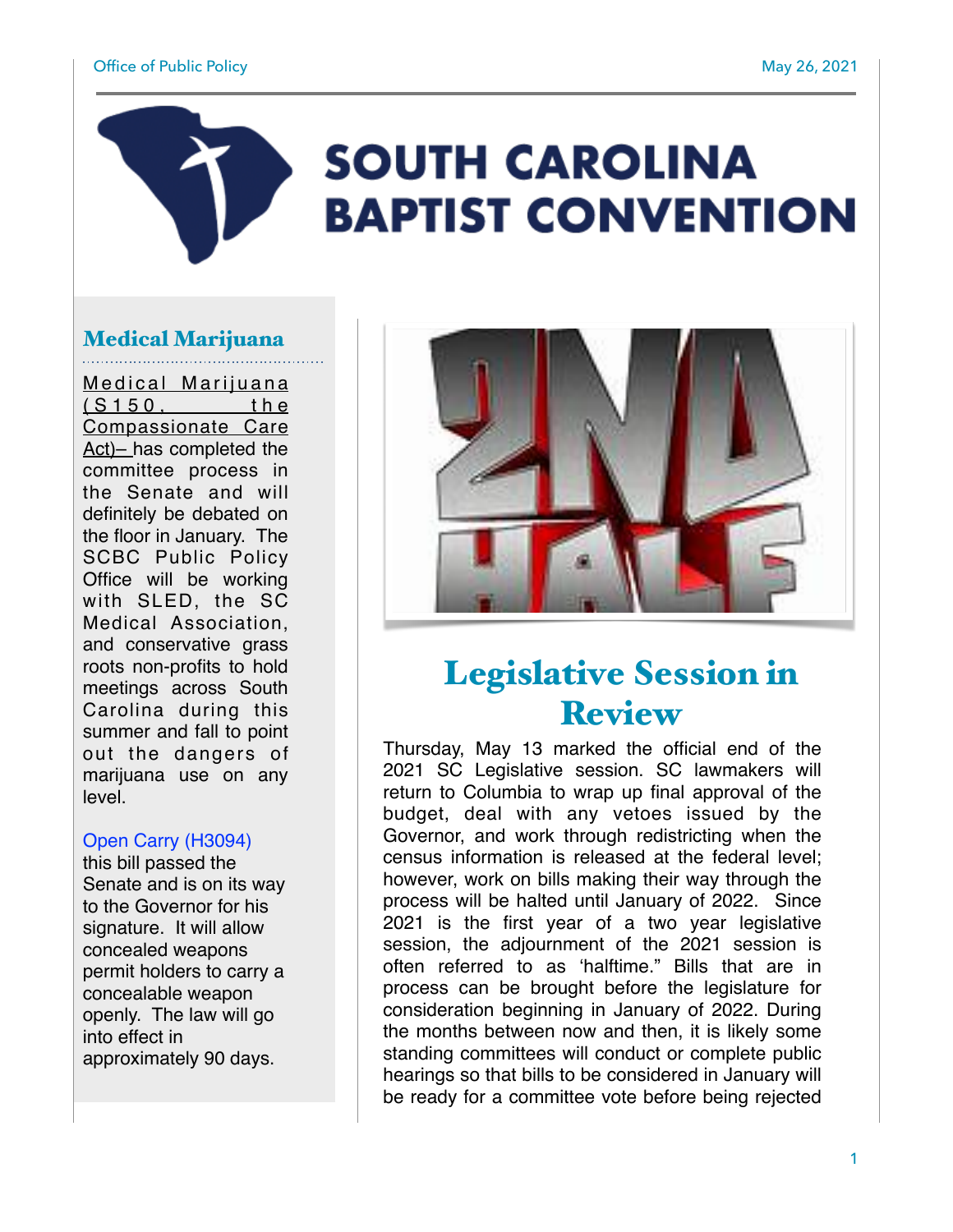#### Office of Public Policy and The Contract of Public Policy May 26, 2021



## Save Women's Sports

(S531)This bill would prevent biological men from competing against biological women in both high school and middle school sports. The House version of the bill failed twice to pass through the House Judiciary Committee. The Senate version (S531) received one public hearing in the Senate Education Sub-Committee. There will likely be a second hearing this fall and a vote to the full committee in early January. While men competing against women is not a serious problem in South Carolina at the time of this writing, the culture is definitely moving in this direction. South Carolina, along with the other 30+ states that have either passed or are considering a version of this bill, should pass this and send it to the Governor for his signature. There should be common ground for this common sense protection for women's sports.

or proceeding to the floor.

Bills that were of particular interest this session include Hate Crimes (H3620), Medical Marijuana (also known as the "Compassionate Care Act," S150), the Save Women's Sport Act (S531), the Open Carry with Training Act (H3094), the SC Religious Freedom Act (H3105) and the REACH Act (S38). Let's take a look at where they stand:

Hate Crimes (H3620) – passed the House and has made it through the Senate committee process. Because of the objection of a number of Senators to the addition of sexual orientation as a protected class, the Hate Crimes bill stalled on the Senate floor and will not be considered until January. Amendments to the bill removed many of the objectionable elements including the right of individuals to sue each other with or without a court determined outcome verifying hate as a motivating factor. Also removed was language from the Supreme Court case *Bostock v. Clayton County,* that would have linked hate crimes to employment law, thereby raising the possibility of lawsuits against churches and religious non-profits who hire according to biblical standards. Another amendment removed the Hate Crime designation from stalking and harassment in the SC criminal code. This is important because both stalking and harassment include speech elements that could be used to expand the Hate Crimes bill into a hate speech law. If sexual orientation remains in the bill, many legal experts agree, it will set a precedent for use of the term in future bills that could be used to intimidate the church, Christian schools, non-profits, and individual believers who defend a biblical view of sexuality. State lawmakers are being pressured by the state Chamber of Commerce and major corporations to pass this bill.

Medical Marijuana (S150, the Compassionate Care Act) – has completed the committee process in the Senate and will definitely be debated on the floor in January. The SCBC Public Policy Office will be working with SLED, the SC Medical Association, and